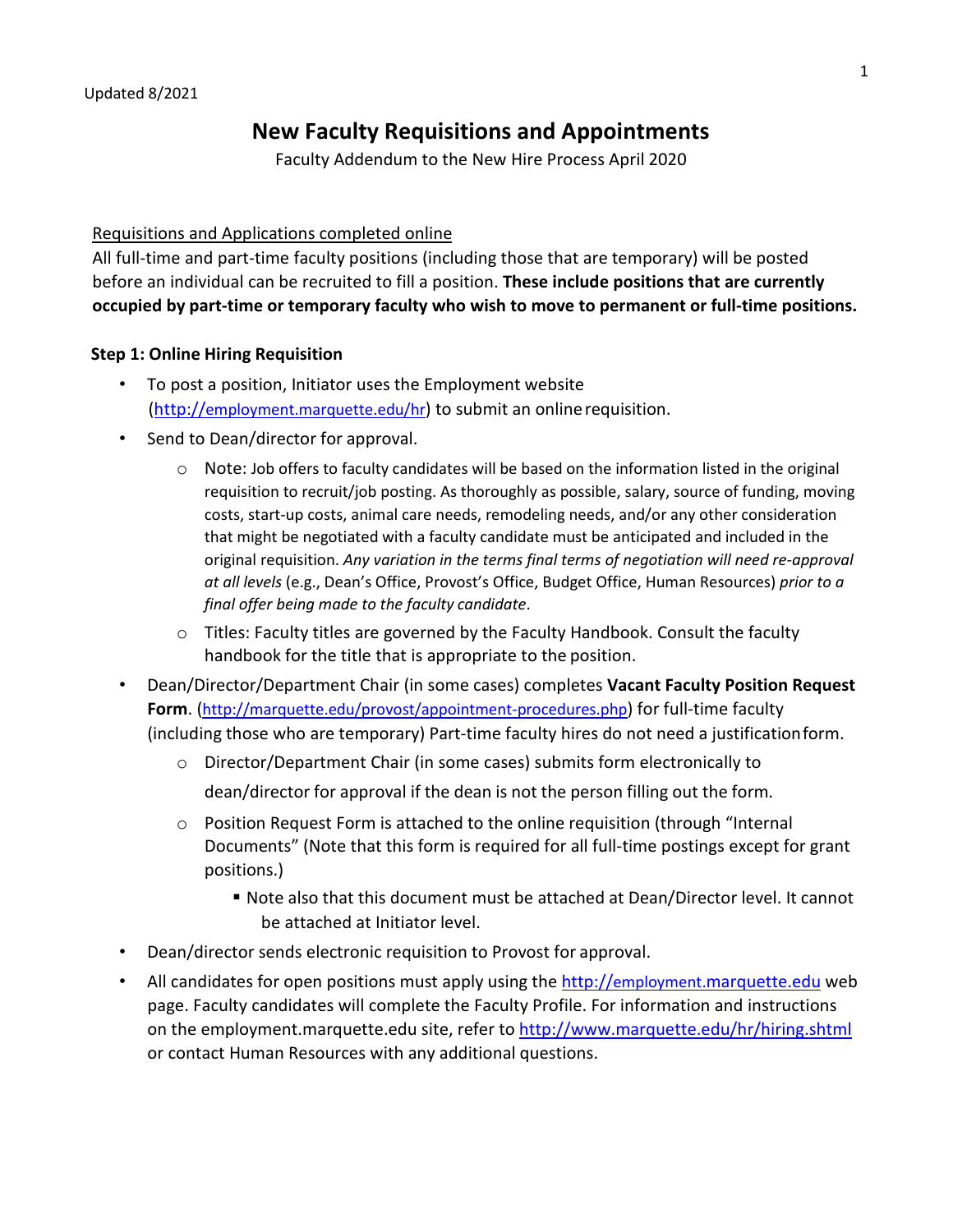#### **Step 3: Applications managed online**

• The hiring department will screen candidates using the information obtained during the online application process, including attached Curriculum Vitae, Cover Letters, Unofficial Transcripts (if desired) and other required documents, as well as interviews.

#### **Step 4: Interviews**

- Departments are charged with selecting faculty that best meet the teaching needs, research profile and service component of the Department and University.
- Check with your department chairperson and the dean's office as to the individuals outsideof the department who should be involved in the interviewing process.
- It is recommended that during the interview process, recommendation letters and official transcripts are requested from the top candidates. The early request of these documents will aid in moving the appointment process forward more quickly for the final candidate.

# **Step 5: Job Offers**

- Only the President may offer a faculty contract to full-time faculty members. He delegates this responsibility to the Provost. No one is "hired" as an MU faculty member until the Provost's Office has approved the appointment on behalf of the President. Accordingly, any negotiations with faculty candidates (including verbal offers) **must state clearly that the offer is contingent on both Dean and Provost approval and the issuance of a written contract.**
- The hiring department must work with the Dean's Office to ensure that the recommended offer matches the approved requisition and any discrepancies are resolved prior to the completion of the Recommendation for Appointment form.

# **Step 6: Recommendation for Appointment**

- The Appointment Dossier is forwarded from the hiring department office to theDean's Office for approval.
	- o Appointment paperwork for faculty positions includes:
		- Recommendation for Appointment form [https://www.marquette.edu/provost/documents/Recommendatio](https://www.marquette.edu/provost/documents/RecommendationforAppointmentFormFaculty08-24-21.pdf) [nforAppointmentFormFaculty08-24-21.pdf](https://www.marquette.edu/provost/documents/RecommendationforAppointmentFormFaculty08-24-21.pdf)
		- Chair's Recommendation (if applicable; by separate memo or written on Form)
		- **Dean's Recommendation (by separate memo or written on Form)**
		- **Dean's Offer Letter (for full-time appointments)**
		- Official Transcripts (Official transcripts are required for all tenure-track or tenured faculty appointments. *Submit unofficial transcripts initially, if timingof*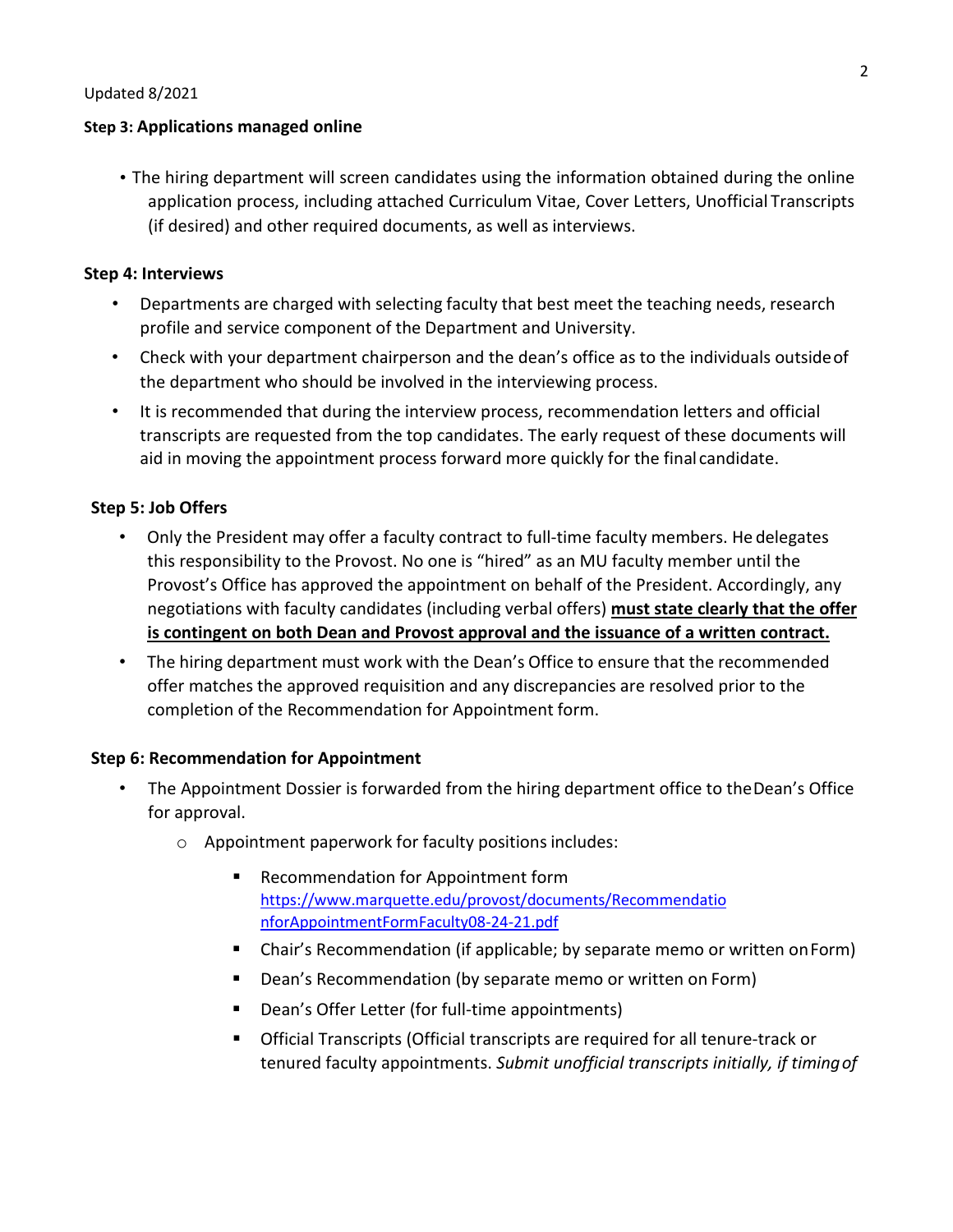*contract is critical; follow up with official transcripts*. It is best if official transcripts are requested from the finalists during the interview process as outlined in step 4. Unofficial transcripts may be accepted for participating faculty.

- **Curriculum Vitae**
- 2 or 3 Letters of recommendation; (letters could be obtained from final candidates during interview process, as outlined in step 4); letters of recommendation can be submitted to the Provost as they arereceived.
- o Paperwork for faculty courtesy appointments includes:
	- **Recommend for Appointment Form**
	- **Dean's Recommendation (written on Form)**
	- **E** Curriculum Vitae
- The Dean's Office forwards the paperwork to the Vice Provost for Research/Dean of the Graduate School if there are any grant or research considerations for which OSP needs tobe involved.
- OR, if no grant or research considerations, the Dean's Office forwards the paperwork tothe Office of the Provost.

# **Step 7: Contract Generation**

- Once the appointment paperwork is received and approved, the Office of the Provost prepares contracts for full-time faculty and sends original to the Dean's Office.
	- o For part-time faculty, the Dean's Office will prepare the contract.
	- o Consult Provost's Office for specialty contracts (i.e., Wade Chair, AMUW Chair, other

unit chair holders usually funded from grants or endowments).

# **Step 8: Contract and Employment Paperwork Mailed**

- Once the contracts have been signed by the Dean, the Dean's Office will prepare the faculty cover letter ("offer letter") and send it with the contract, Employee Data Form, parking pass, and self-addressed envelope to the candidate. (Some Colleges may elect to have the contract and accompanying paperwork sent to the candidate by the academic department chair, and to have the chair review the contract and offer letter with the candidate. Check with your Dean's Office on the appropriate process for your college.) **Do not delay in sending out faculty contracts**. The receipt of the signed contract by HR initiates the ID, email, D2L, etc. process for the faculty member and is critical to getting the faculty member in the system.
- The new faculty member should return the signed contract and employee data form in theself addressed envelope to Human Resources. (The contract needs to be sent to HR and not the hiring department for confidentiality purposes of the Employee Data Form.)